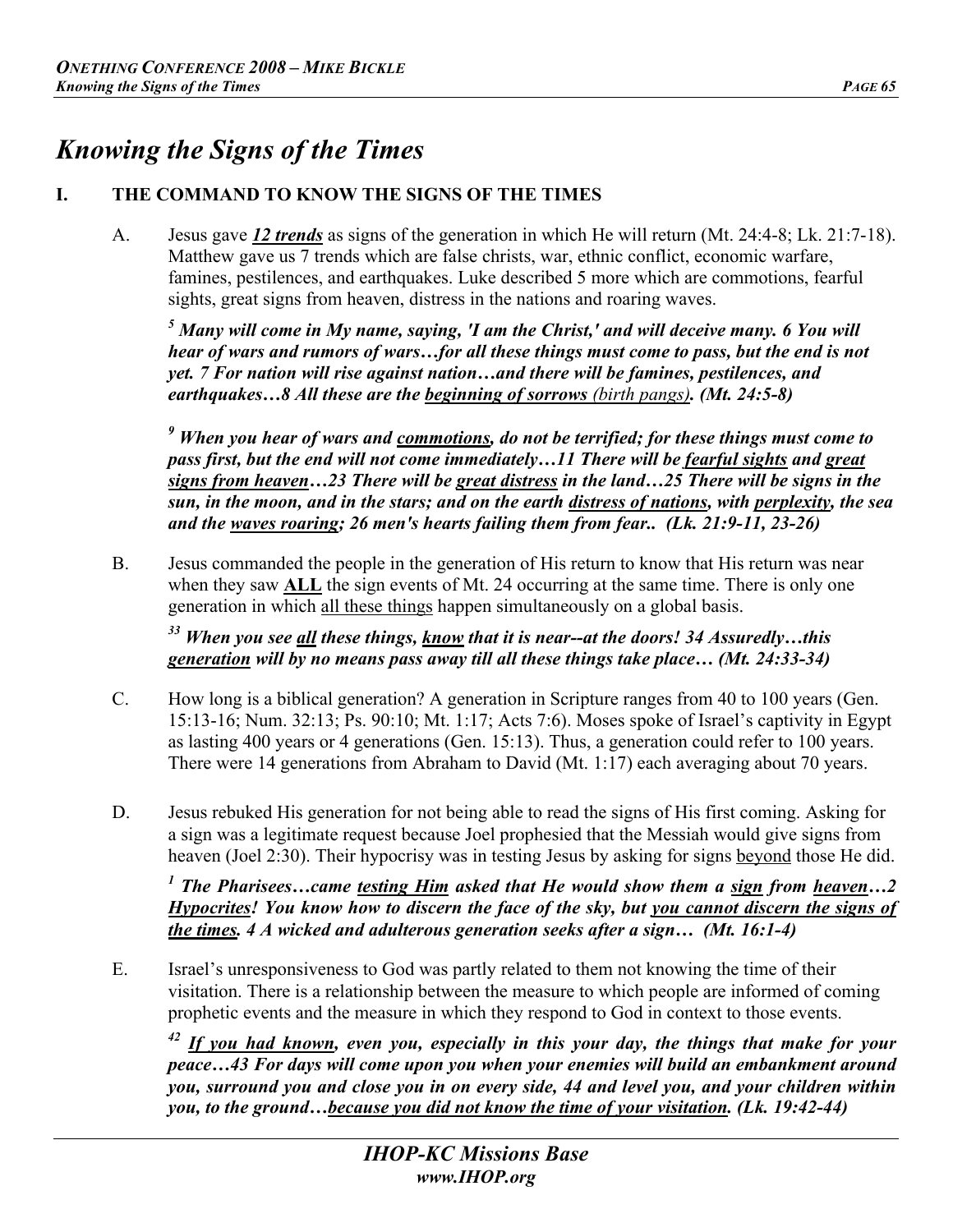F. Paul taught that the Church should know the times and seasons related to the Lord's coming.

<sup>1</sup> Concerning the <u>times and the seasons</u>, brethren, you have <u>no need</u> that I should write to you. *2 For you yourselves know perfectly that the day of the Lord so comes as a thief in the night (the unprepared suffer unnecessary loss)…4 But you, brethren, are not in darkness, so that this Day should overtake you as a thief...6 Therefore…let us watch and be sober. (1 Thes. 5:1-6)* 

- G. Paul said that we are not in darkness that the Day of the Lord should overtake us as a thief. A thief causes one to suffer loss of things that could have been avoided by watching. The thief motif mostly emphasizes the element of loss that one suffers because of an unexpected coming.
- H. Any who set specifics dates for the day of Jesus' return are corrected and rebuked. However, Jesus told us to know the generation and Paul exhorted us to know the times and seasons.

*36 Of that day and hour no one knows, not even the angels…but My Father only. (Mt 24:36)* 

#### **II. FOUR TYPES OF PROPHETIC SIGNS**

- *1). Sign Events:* signs predicted in Scripture will alert the Church to the timing of His return.
- *2). Sign Trends:* happen in society and creation and will escalate and thus signal the final generation.
- *3). Cosmic Signs:* highly unusual phenomena will happen in the sky, this even includes weather
- *4). Personal Signs:* subjective prophetic experiences will alert believers to the End-Times. We do not put undue focus on these because they are subjective and fallible.

# **III. COMMON LIES AGAINST KNOWING THE SIGNS OF THE TIMES**

- A. *Lie #1*: we cannot understand End-Time Scriptures or the signs of the times. Scripture was written to be understood by all. The majority of people throughout history have been uneducated.
- B. *Lie #2*: some think that understanding the End-Times will minimize the work of the Kingdom.
- C. *Lie #3*: since we are not able to know the day or hour of Jesus' return, we should not try to know the times and seasons or the signs of the generation in which Jesus returns. The truth is that the Scripture requires those in the generation the Lord returns to know it and prepare accordingly. Jesus and Paul emphasized the know-ability of the prophetic signs of the End-Times (Mt. 24:32- 34; Lk. 21:25-29; 1 Thes. 5:1-6; 2 Thes. 2:1-11).
- D. *Lie #4*: every generation believed they were the last one. It is probably true that a very small number (less than 1%) in each generation believed this. In only *one generation* has the majority of God's people believed in a sustained way (for decades) that we will see Jesus' return. Some in history spoke of the End-Times when a great crisis occurred (but the emphasis was temporary). There was Millennial fervor for a short time just before 1,000 AD but it was not sustained.
- E. *Lie #5*: it will all pan out in the end. The question is how well will it pan out for you?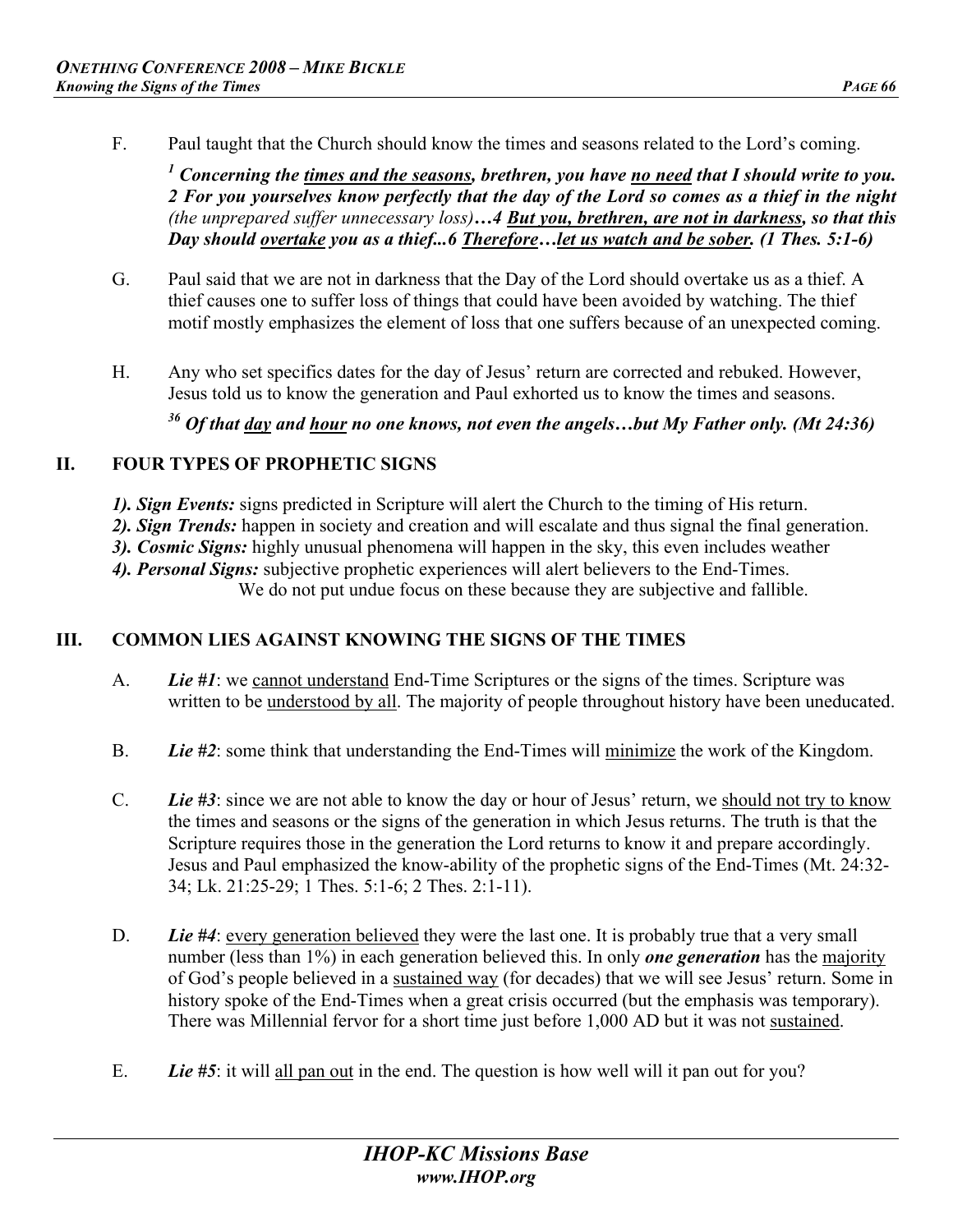# **IV. THE THREE PROPHETIC TIME FRAMES: SEEING THE BIG PICTURE**

- A. Scripture describes *3 prophetic time frames* related to the last 7 years of this age (Dan. 9:27). The last 7 years is made up of 2 distinct periods each lasting 3½ years.
- B. First time frame: beginning of birth pangs with *distress in the nations* (Mt. 24:4-8; Lk 21:23, 25) Second time frame: increased labor pangs with *counterfeit world peace* (first 3½ year period) Third time frame: hard labor pangs with the *Great Tribulation* (final 3½ year period)

#### **V. UNDERSTANDING THE FIRST TIME FRAME: DISTRESS IN THE NATIONS (MT. 24:4-8)**

- A. *The beginning of birth pangs* occurs before the 7-year period starts. Israel is the timetable for God's prophetic plans. They are the reference point for understanding redemptive history past and future. Therefore, my opinion is that the beginning of birth pangs started in 1948 when Israel became a nation or in 1967 when Jerusalem came under Israel's authority.
- B. Jesus spoke of a specific period of time called the "beginning of birth pangs." The Greek word *birth pangs* is translated as *sorrows* (NKJV). It is to be compared with the increasing trauma a woman experiences during childbirth. This trauma will result in a new world order being birthed at the Millennium. Paul spoke of creation as groaning before the Millennial earth.
- C. Jesus gave twelve major trends that are to be discerned and received as prophetic signs to help the Church prepare for the coming years (Mt. 24:4-8; Mk. 13:5-8, Lk. 21:7-18). Jesus gave us accelerator signs in different areas of life including spiritual (positive and negative), social, political, technological, natural (signs in heaven and earth).

#### **VI. UNDERSTANDING THE SECOND TIME FRAME: COUNTERFEIT WORLD PEACE**

- A. The second prophetic time frame occurs in the first 3½ year period. It begins with the Antichrist being revealed as a man of peace who solves the *"distress in the nations"* (Mt. 24:4-8) and then establishes a counterfeit world peace (1 Thes. 5:3). At this time the Harlot Babylon religion persecutes the Church (Rev. 17:2-6) leading to many falling away from the faith (1 Tim. 4:1).
- B. The last 7 years begins when the Antichrist makes a covenant with many nations bringing world peace that lasts 3½ years. When he breaks this covenant the Great Tribulation starts (Dan. 9:27).

*3 When they say, "Peace and safety!" then sudden destruction comes upon them, as labor pains (Great Tribulation) upon a pregnant woman. And they shall not escape. (1 Thes. 5:3)* 

*27 He (Antichrist) shall confirm a covenant with many (nations) for one week (7 years); but in the middle of the week he shall bring an end to sacrifice (in the Jerusalem Temple). (Dan. 9:27)* 

C. There are two stages in Satan's end-time plan to be worshipped by all nations (Rev. 13:8). First, he will establish the Harlot Babylon worldwide religion as a means to deceive the nations and cause Christians to fall away from the faith. Next, he will establish the Antichrist religion.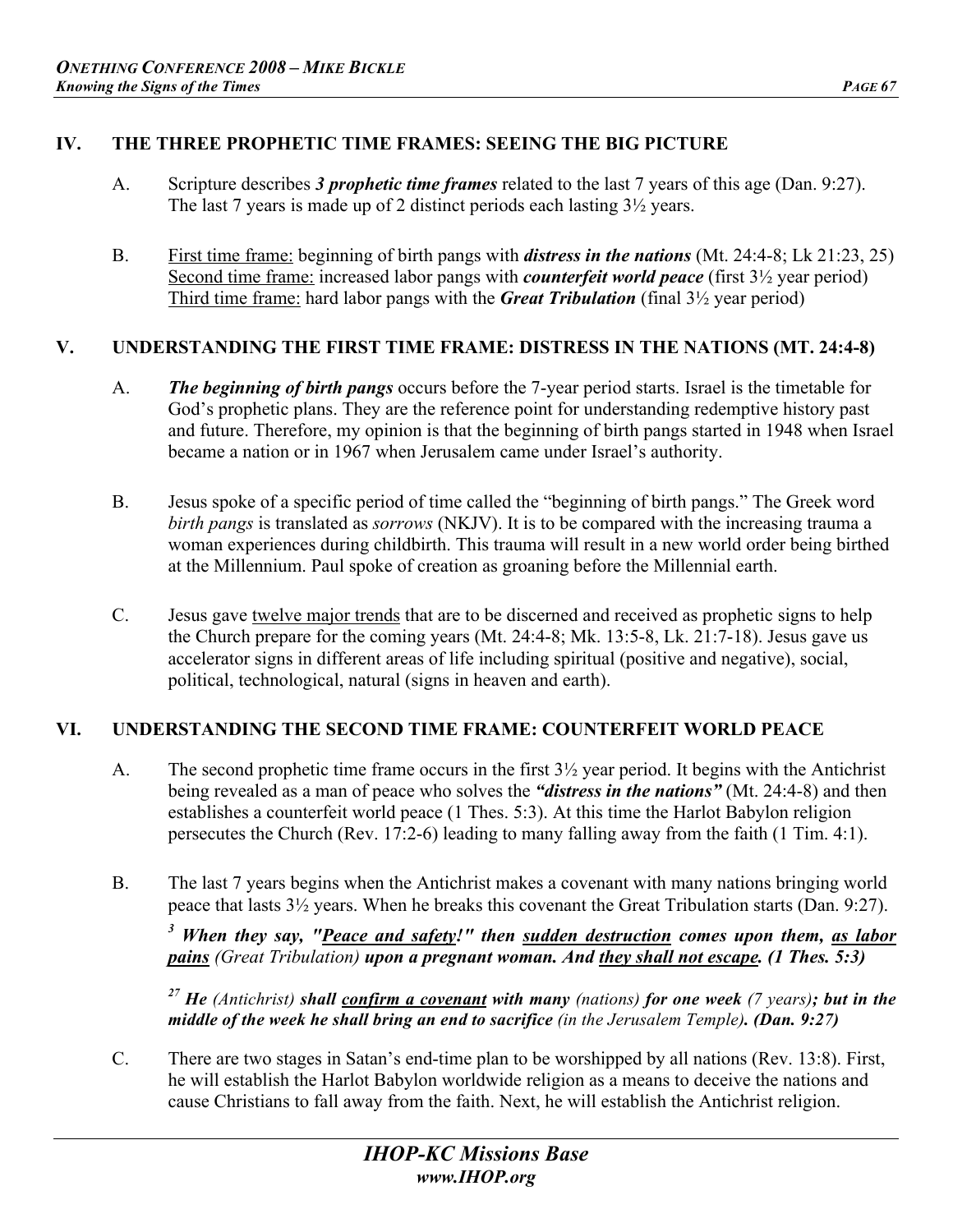- D. The Harlot Babylon will be a counterfeit "justice" movement and religion that will masquerade as an answer to injustice as it deceives the earth by feeding the poor, meeting humanitarian needs, loving peace, and championing the dignity of humanity with no moral absolutes. The two main characteristics of the Harlot's ideology are *moral relativism* and *religious pluralism*.
- E. The Harlot religion serves as a "forerunner" to prepare the nations to worship the Antichrist. Revelation 17:1-6 vividly describes the seductive power, cruel persecution, and destruction of Harlot Babylon's one-world religious system.
- F. The Harlot's system will cause the nations to be drunk with her seductions that offer great benefits including humanitarian aid, unified religion (that ends war) and a prosperous world economy. The nations will get drunk or intoxicated with joy with her promises of goodness, prosperity, compassion and a theology of tolerance.

<sup>2</sup> The inhabitants of the earth were made <u>drunk</u> with the wine of her fornication. (Rev. 17:2)

G. The Harlot religion will have great prominence. It will be arrayed in purple (royal status) and will be respected by the elite financial leaders of the earth who will give their allegiance to her.

<sup>4</sup> The woman was <u>arrayed</u> in purple and scarlet (royalty), and <u>adorned</u> with gold...having in *her hand a golden cup full of abominations and the filthiness of her fornication. (Rev. 17:4)* 

- H. The Harlot will cause multitudes to be intoxicated with the blood of the saints who expose her. *6 I saw the woman (Harlot Babylon), drunk with the blood of the saints… (Rev. 17:6)*
- I. Surprisingly, the Harlot worldwide religion will be hated and destroyed by the jealousy of the ten kings that serve the Antichrist (Rev. 17:16). They will burn her at the beginning of the Great Tribulation (which is in the middle of the last 7 years). The Antichrist will replace her with his own Antichrist religion. The Harlot religion will be joined voluntarily and characterized by tolerance. The Antichrist religion will force all to worship him with strict rigidity.

*12 The ten horns which you saw are ten kings… 16 The ten horns…on the Beast will hate the harlot, make her desolate and naked, eat her flesh and burn her with fire. (Rev. 17:12, 16)* 

J. Two signs that Paul gave to indicate the time of Jesus' Coming are a falling away from the faith combined with the revealing of the Antichrist on the world stage to establish peace (1 Thes. 5:3).

*3 Let no one deceive you by any means; for that Day (Jesus' Second Coming) will not come unless the falling away comes first, and the man of sin (Antichrist) is revealed… (2 Thes. 2:3)* 

K. There will be a falling away from the faith at the end of the age (Mt. 24:9-13; 2 Thes. 2:3; 1 Tim. 4:1-2; 2 Tim. 3:1-7; 4:3-5; 2 Pet. 2:1-3). A doctrine of a demon is a teaching inspired by demons.

<sup>1</sup> Now the Spirit expressly says that in latter times some will <u>depart from the faith</u>, giving heed *to deceiving spirits and doctrines of demons, 2 speaking lies in hypocrisy, having their own conscience seared with a hot iron, 3 forbidding to marry… (1 Tim. 4:1-3)*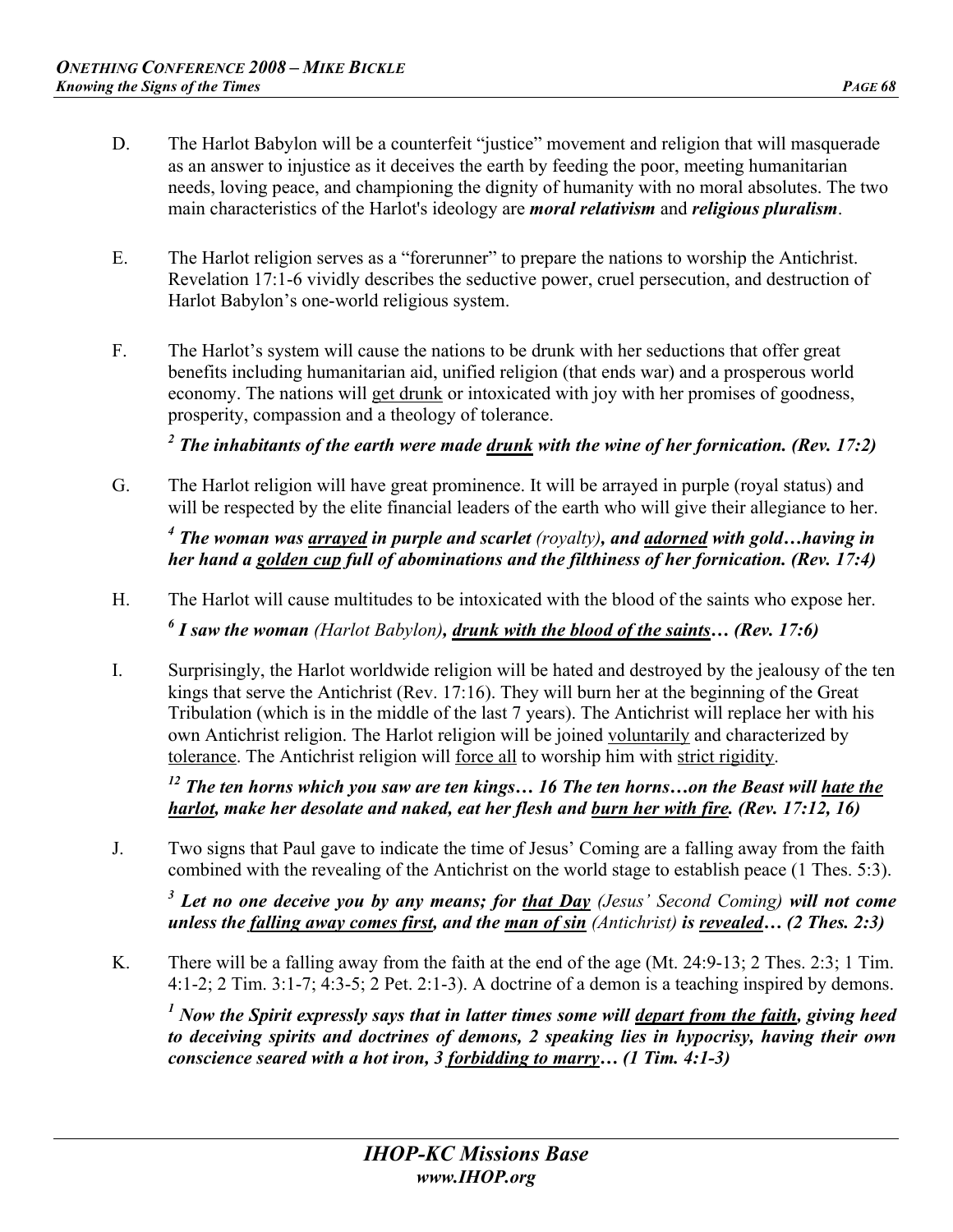# **VII. POSITIVE SPIRITUAL TRENDS INDICATING THE GENERATION JESUS RETURNS**

- A. There are positive spiritual trends prophesied in the Scripture that will occur in the generation the Lord returns in a great measure with a unique intensity on a global basis. They are measureable.
- B. *Gospel preached to all nations*: Jesus connected the timing of His return to the preaching of the gospel to all nations. Mission organizations project from statistical data that the gospel will be heard by every people group and language on the earth for the first time by 2025.

# *14 This gospel of the kingdom will be preached in all the world as a witness to all the nations (ethnos) and then the end will come. (Mt 24:14)*

- C. Churches exist in all 232 nations and territories of the earth. The greatest harvest of souls in history is occurring now. The Bible has been translated in over 2,000 languages (used by 98% of the world's population). Wycliffe plans to have it translated in every language by 2040.
- D. *Salvation of Israel*: Messianic (Jewish) congregations in Israel are seeing more Jewish people come to Jesus than any time since the first century. There are over 120 Messianic congregations in Israel totaling over 10,000 believers. This is an increase of over 500% in the last 10 years.

# *39 You shall see Me no more till you say, "Blessed is He who comes in the name of the Lord" (Mt 23:39)*

*<sup>26</sup> All Israel will be saved, as it is written… (Rom. 11:26)* 

E. *Bridal identity*: John connected Jesus' return to the Church worldwide understanding her bridal identity. This is occurring in a global way for the first time in history (Rev 22:17; Mt. 25:1-13).

*17 The Spirit and the Bride say, "Come!" (Rev. 22:17)*

F. *Global prayer movement*: Jesus connected the timing of His return in Lk. 17 to night and day prayer in Lk. 18. Isaiah prophesied of 24/7 prayer ministries continuing until Jesus' Coming (Isa. 62:6-7) and energized by those who have a bridal identity (Isa. 62:4-5). The recent surge of 24/7 prayer with many stadium prayer events occurring worldwide is a sign of the times. The Spirit is raising up a end-time prayer movement (Rev. 22:17; 5:8; 8:4; Lk. 18:7-8; Mt. 25:1-13; Isa. 62:6- 7; 24:14-16; 25:9; 26:8-9; 27:2-5, 13; 30:18-19; 42:10-13; 43:26; 51:11; 52:8; Joel 2:12-17, 32; Jer. 31:7; Mic. 5:3-4; Zeph. 2:1-3; Ps. 102:17-20; 122:6; Zech. 12:10).

*7 Shall God not avenge (bring justice) His own elect who cry out day and night to Him, though He bears long with them? 8…He will avenge them speedily (Tribulation). When the Son of Man comes, will He really find faith (agreement in prayer) on the earth? (Lk. 18:7-8)*

*4 You shall be called Hephzibah…for the LORD delights in you…5 As the bridegroom rejoices over the bride, so shall your God rejoice over you. 6 I have set watchmen (intercessors) on your walls, O Jerusalem; they shall never hold their peace day or night…7 and give Him no rest till He establishes and till He makes Jerusalem a praise in the earth. (Isa. 62:4-7)*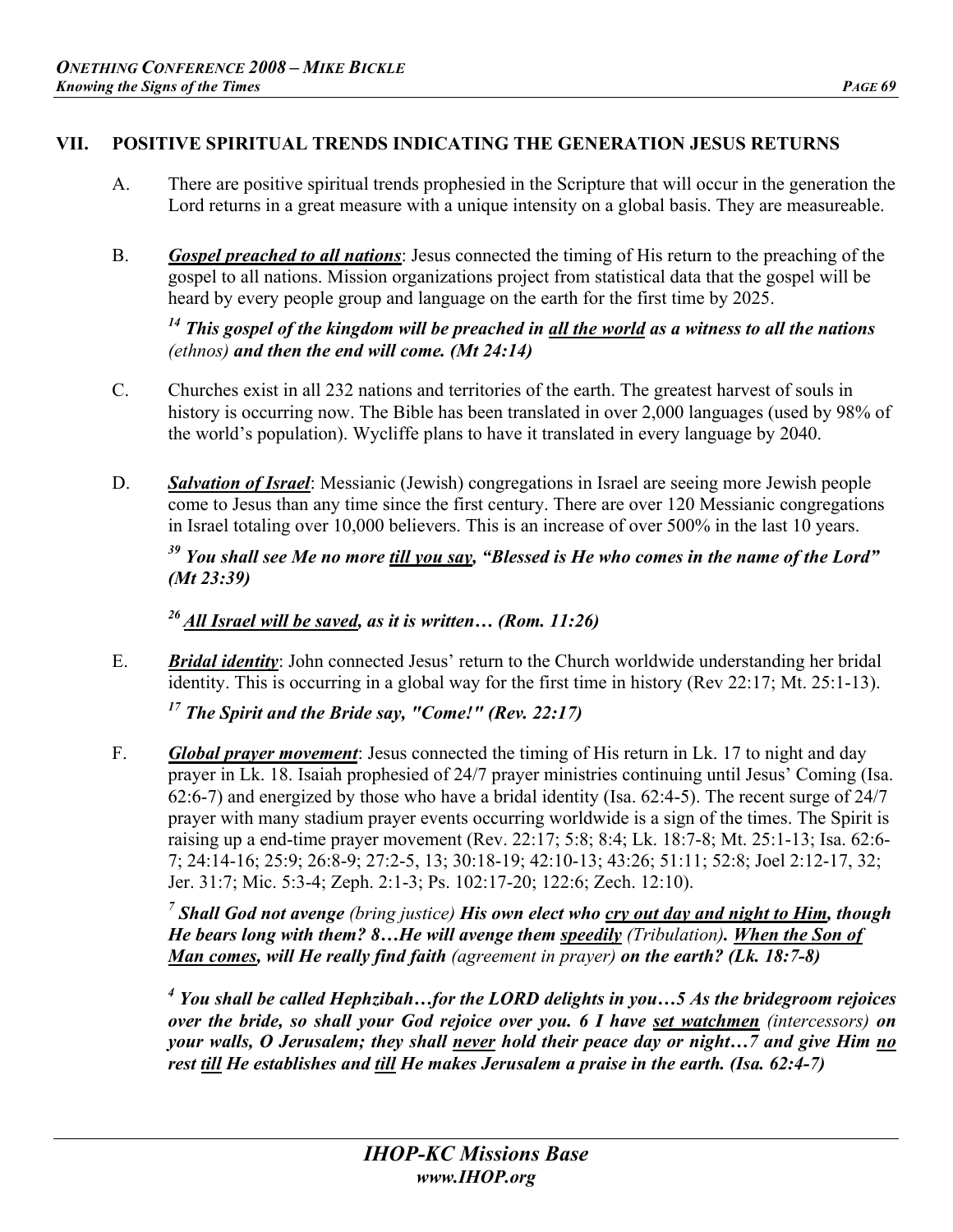- G. *Global worship movement* (Isa. 42:10-13): Jesus is coming back in context to the greatest worship movement in history. The current explosion of worship and music combined with intercession is a sign of the times. Isaiah prophesied of the prominence of singing in the End Times (over 100 verses). See Isa. 5:1-7; 6:3; 9:3; 12:1-6; 14:3-27; 24:14-16; 25:1; 26:1-6; 27:2- 5, 13; 29:19; 30:29-30; 35:1-10; 38:19-20; 42:10-17; 43:21; 44:23; 48:20-21; 49:13; 51:3, 11; 52:8-10; 54:1; 55:12; 56:7-8; 60:18; 61:3, 7-11; 62:6-7, 9; 63:7; 65:13-14; 66:10-14, 21.
- H. *End-time outpouring of the Spirit*: all believers will receive prophetic dreams and visions (Joel 2:28-31). The number of Pentecostal/Charismatic believers has exploded from approximately 1 million in 1900 to over 500 million today. The greatest prophetic moment is yet to come (Acts 2:17; Jer. 31:9; 23:20; Dan. 11:33-35; Isa. 26:9; Rev. 11:3-6; 18:20; Mt. 17:11; Mal. 4:6).

*<sup>17</sup> I will pour out My Spirit on all flesh; your sons and daughters shall prophesy… (Acts 2:17)* 

I. *Unparalleled understanding of End-Time prophecy*: (Jer. 23:20; 30:24; Dan. 11:33; 12:10): an angel told Daniel that information about the end-of-the-age was sealed in his day to be unveiled at the time of the end (Dan. 12:4, 9-10). This speaks of an unsealing of revelation regarding the time of the end. John wrote of 7 thunders prophecies that were concealed until the end (Rev. 10).

# *20 The anger of the LORD will not turn back until He has executed and performed the thoughts of His heart. In the latter days you will understand it perfectly. (Jer. 23:20)*

J. *Global youth focus in the Kingdom*: Malachi predicted a unique time in which the fathers of the faith would turn their heart to love and serve the younger generation. This includes a massive turning of the heart of the Church to the fatherless (orphans, human trafficking victims). At this same time an entire generation of youth would turn their hearts to the fathers. This prophesied time frame was knit to the release of the "spirit and power of Elijah" just before Jesus' coming.

<sup>5</sup> Behold, I will send you Elijah the prophet <u>before</u> the coming of the great and dreadful day of *the LORD. 6 And he will turn the hearts of the fathers to the children… (Mal. 4:5-6)* 

#### **VIII. NEGATIVE SPIRITUAL TRENDS INDICATING THE GENERATION JESUS RETURNS**

A. *Scoffers and mockers*: Peter highlighted we first of all we should brace ourselves to be mocked.

*<sup>3</sup> Knowing this first: that scoffers will come in the last days, walking according to their own lusts, 4 and saying, "Where is the promise of His coming?" (2 Pet. 3:3-4)* 

- B. *Harlot Babylon worldwide religion*: (Rev. 17:2-6): the Harlot Babylon religion of toleration will be a counterfeit justice movement that claims to answer injustice by meeting humanitarian needs.
- C. *Falling away from the faith*: (Mt. 24:9-13; 2 Thes. 2:3; 1 Tim. 4:1-2; 2 Tim. 3:1-7; 4:3-5; 2 Pet. 2:1-3). Many churches today deny Scripture as infallible and therefore, as the moral plumb line.
- D. *Persecution against believers*: will be unique in the generation in which the Lord returns (Dan. 7:21, 25; 8:24; 11:33-35; 12:7, 10; Rev. 6:9-11; 7:9, 14; 9:21; 11:7; 13:7, 15; 16:5-7; 17:6; 18:24; 19:2; Mt. 10:21-22, 28; 24:9; Lk. 12:4-7; 21:16-19). The number of martyrs over 1900 years was nearly 25 million. In the  $20<sup>th</sup>$  century, there have been almost 50 million martyrs.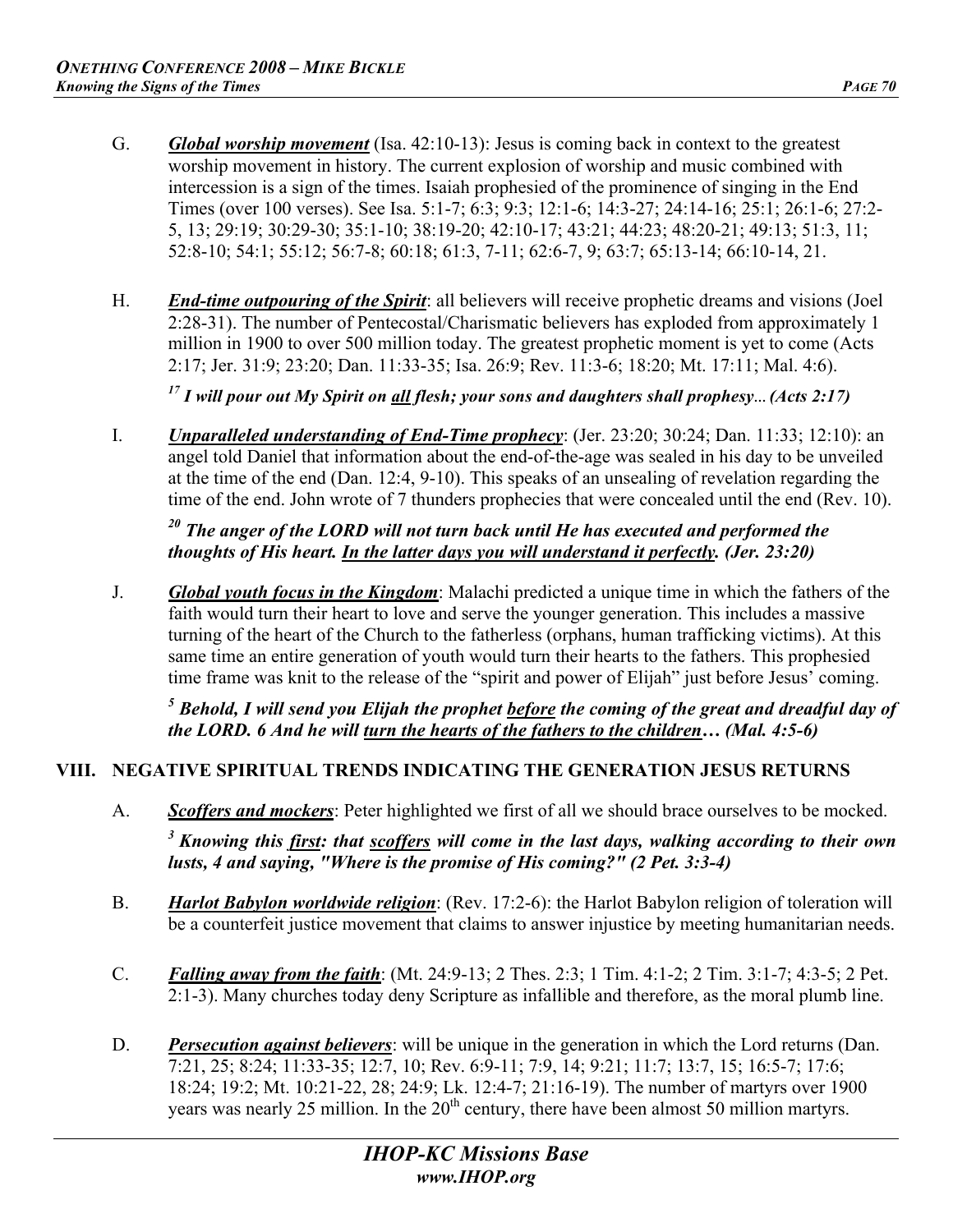## **IX. LAWLESSNESS: DAYS OF NOAH** (VIOLENCE) **& THE DAYS OF LOT** (IMMORALITY)

A. *Lawlessness will abound*: sin will reach its fullest expression (Mt. 24:12; Rev. 14:18).

*12 Because lawlessness will abound, the love of many will grow cold. (Mt. 24:12)* 

*23 In he latter time…when the transgressors have reached their fullness… (Dan. 8:23)*

*21 They did not repent of their murders...sorceries...sexual immorality or thefts. (Rev. 9:21)*

- *1. Murder:* as the primary sin on earth (Rev. 6:9-11; 7:13-14; 9:21; 13:7, 10; 16:6; 17:6)
- *2. Sorceries:* occult and demon worship will fill the earth (Rev. 13:3-4, 8, 12-15; 14:11)
- *3. Immorality:* demon-energized perversion (Rev. 9:20-21; 16:13; 17:2; 18:3; 19:2)
- *4. Theft:* legislation and persecution motivated by theft (i.e., the Nazi's anti-Semitism)
- B. *The days of Noah*: *VIOLENCE* (Mt. 24:37; Gen. 6:11-13; 2 Tim. 3); great violence will be seen in terrorist acts, race riots, wars in the streets, increasing murder rates worldwide.

*<sup>12</sup> God looked upon the earth, and indeed it was corrupt; for all flesh had corrupted their way on the earth. 13 God said to Noah, "The end of all flesh has come before Me, for the earth is filled with violence through them; and behold, I will destroy them… (Gen. 6:12-13)* 

- 1. *Abortion*: nearly 50 million abortions worldwide each year or 1/4 of all pregnancies (over 100,000 per day). Over 1.5 million babies are aborted per year (4,000 per day) in the US.
- 2. *Breakdown of the family*: the divorce rate is exploding worldwide (in the US it is 50%) and brother shall betray brother even to death (Mk 13:12).
- C. *The days of Lot*: *IMMORALITY* (Lk. 17:28-30; Gen. 19:1-28); immorality will greatly increase in the End-Times (Rev. 9:21; 14:8; 17:1-4; 18:2-4, 9-10; 19:2; 21:8). This is seen in many ways.
	- 1. *Human trafficking*: over 80% of the human trafficking victims are forced into the rapidly growing sex trade that generates over \$40 billion per year. Biblical prophecy declares that slavery would be a predominant sin in the End-Times (Rev. 18:13; Joel 3:3). There are currently 35 million slaves on the earth. It is growing nearly 5 million per year.
	- 2. *Pornography*: nearly \$100 billion is spent each year on pornography worldwide. There are nearly 5 million pornographic websites on the internet with over 500 million pages containing pornography. In every second of every day over 30,000 internet users view pornography. These numbers are rapidly increasing worldwide.
	- 3. *Homosexuality*: is sweeping across the world as nations are accepting homosexuality in clergy and marriage. Paul prophesied that marriage would be outlawed in some places.

<sup>1</sup> The Spirit expressly says that in latter times some will depart from the faith, giving *heed to deceiving spirits…3 forbidding to marry… (1 Tim. 4:1-3)*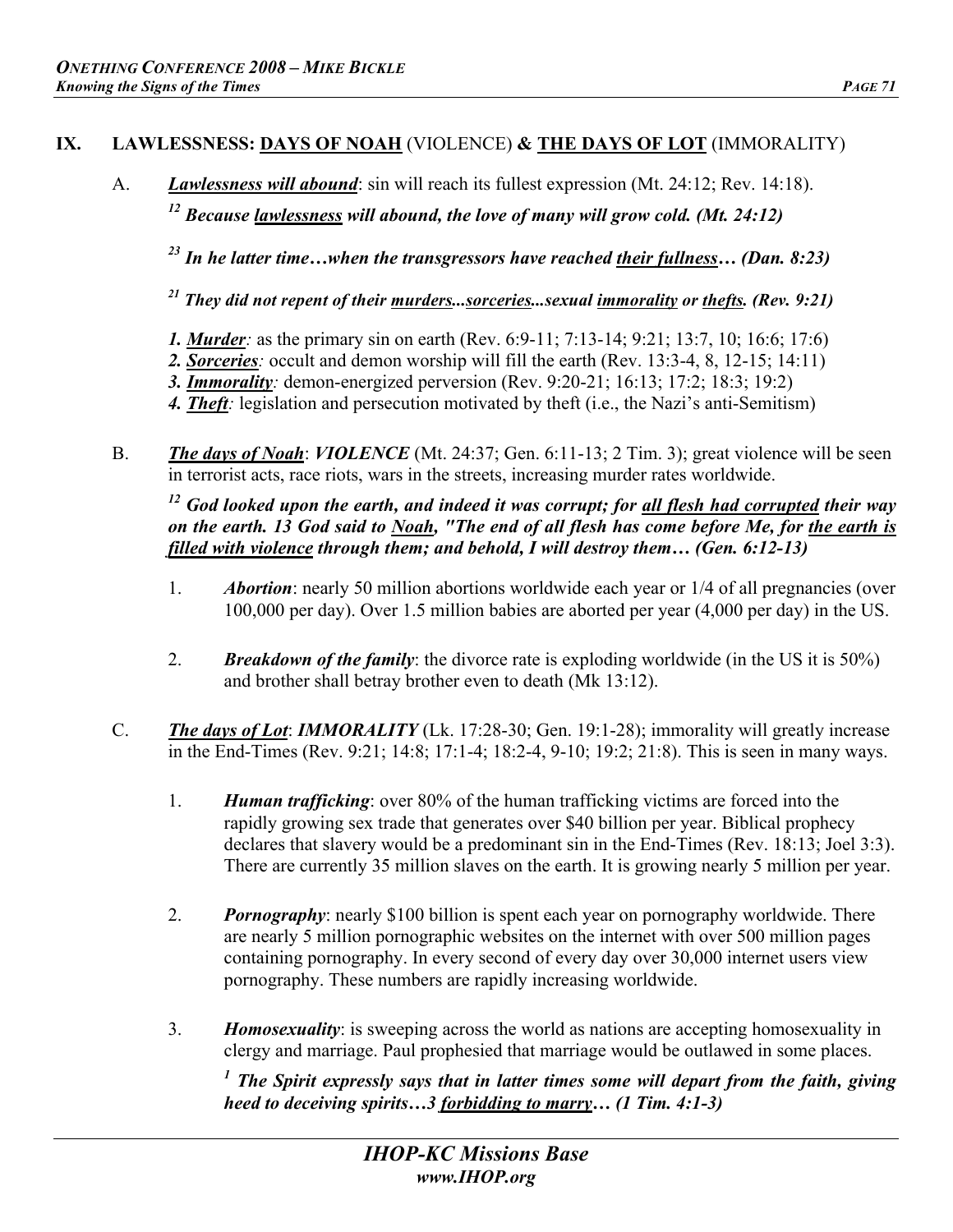# **X. GLOBALIZATION AND TECHNOLOGY TRENDS INDICATING THE END-TIMES**

- A. *Globalization*: an alarming and observable trend is globalization and the manner in which finances, commerce, communication, religion, and geopolitics will converge from a nation-based context to a more globally unified expression (Rev 17-18). There will be one-world technology, economics, political cooperation, travel and info. Nations and religions will pool resources.
- B. *Knowledge and travel* (Dan. 12:4): Daniel prophesied of a remarkable increase of knowledge (communication) and travel (transportation) as many "run to and fro" to obtain it.

*4 Seal the book until the time of the end; many shall run to and fro (unprecedented travel), and knowledge shall increase (information age). (Dan. 12:4)* 

- 1. Global tourism will generate \$8 trillion in 2009 and \$15 trillion by the year 2020.
- 2. The collective sum of all printed knowledge is doubling every four years. Knowledge of biological science is doubling every 6 months. Over 80% of all the scientists who have ever lived are alive today. Every minute they add 2,000 pages to our scientific knowledge. Over 500,000 new books are published every year.
- C. *Instant communication*: satellite transmission with robotics, laser technology and instant global communication with microchip technology will facilitate a cashless society, etc. (Rev. 13:13-18).

*9 Those from the peoples, tribes, tongues, and nations will see (through media) their dead bodies three-and-a-half days, and not allow their dead bodies to be put into graves. (Rev. 11:9)* 

D. *Internet technology*: has allowed knowledge to increase in an unprecedented way. The mark of the Beast imbedded chip technology has a one-world economic system with a cashless society

*16 He causes all…to receive a mark on their right hand or on their foreheads, 17 and that no one may buy or sell except one who has the mark or the name of the Beast... (Rev. 13:16-17)* 

- E. The enforcing of the mark of the Beast worldwide (Rev. 13:16-18) implies the existence of modern technology, a cashless society and a one-world economic system. Today's new imbedded chip technology makes all of this possible for the first time in history. A computer chip can be implanted just beneath the skin of the hand and easily read by a scanning device. The procedure is available today by receiving a VeriChip which is an implantable microchip the size of a grain of rice. It only costs \$200 and only takes 10 seconds to inject it by a needle.
- F. Many are pushing for global currency with one universal language of commerce with microchips encased in plastic smart cards thus, making a global cashless society possible for the first time.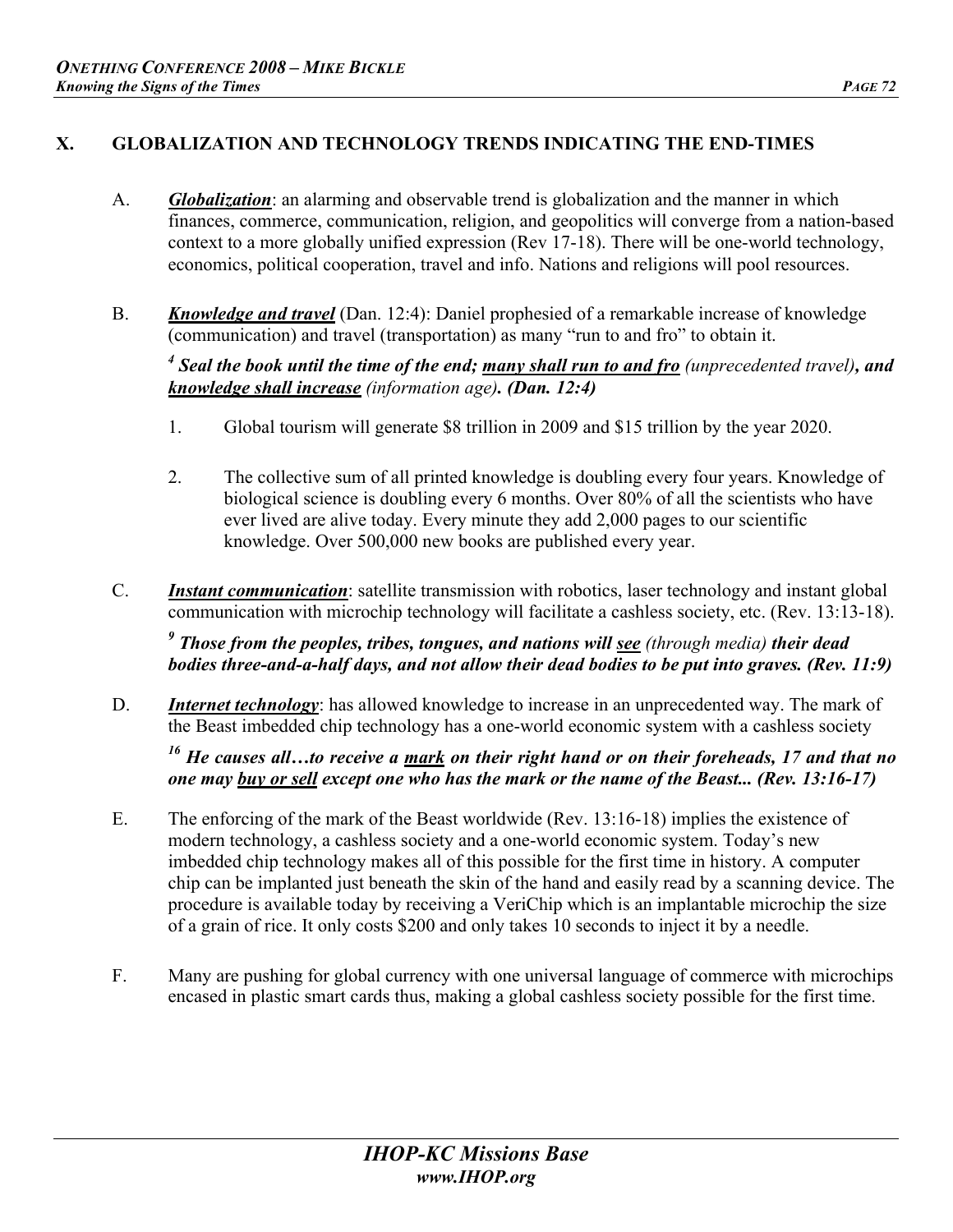# **XI. POLITICAL SIGNS OR EVENTS PERTAINING TO THE NATION OF ISRAEL**

- A. In Scripture, Israel is the reference point in discerning God's prophetic timetable for the end-time drama. Israel has always been the primary timing indicator for God's prophetic calendar. The entire end-time drama in Scripture is given in context to events related to Israel.
- B. Many end-time prophecies related to Israel are closely linked to each other and overlap. They include Israel being in the land with control of Jerusalem, worshipping in a rebuilt Temple in context to OT animal sacrifice, Sabbath laws and speaking the Hebrew language. They highlight Israel being in the center of world controversy amid anti-Semitism with a restored military.
- C. The re-establishing of the *state of Israel* and gaining control over the *city of Jerusalem* fulfills many prophecies (Dan. 9:24, 27; Joel 3:2, 12; Zech. 12:3; 14:2; Lk. 21:24). On May 1948, Israel became a nation in one day and gained control of Jerusalem in the Six Day War in June 1967.

*8 In the latter years you (Gog) will come into the land of those (Israel) brought back from the sword and gathered from many people on the mountains of Israel, which had long been desolate; they were brought out of the nations, and now all of them dwell safely.(Ezek. 38:8)*

<sup>8</sup> Who has heard such a thing? Who has seen such things? Shall the earth be made to give *birth in one day? Shall a nation be born at once?...Zion…gave birth to her children. (Isa. 66:8)* 

<sup>6</sup> In that day...<u>Jerusalem shall be inhabited again</u> in her own place. (Zech. 12:6)

- D. A stunning and unique sign of the generation in which the Lord returns is the prophesied rebirth of the nation of Israel. The most striking event in Biblical prophecy is the return of Jews to their ancient homeland and the formation of the state of Israel. No end-time sign is more dramatic or convincing than Israel becoming a nation. Israel was scattered to the nations from her land in AD 70. For first time in 2,000 years, there is now an Israeli government in control of Jerusalem.
- E. The Temple on Mount Zion was has not existed since it was destroyed in AD 70. The Temple sign is at the very heart of the key prophetic signs regarding the nation of Israel.
	- 1. *Rebuilt Temple* with sacrifices according to the laws of Moses (Mt. 24:15; Mk. 13:14; 2 Thes. 2:4; Rev. 11:1-2; 13:12-18; Dan. 9:26, 27; 11:31; 12:11). The Abomination of Desolation (worldwide Antichrist worship system) cannot occur without a rebuilt Temple in Jerusalem. Today, there is a strong new movement in Israel to rebuild the Temple.
	- 2. The re-establishment of the *Sabbath* in the social and civil law is a sign (Mt. 24:15-20).

*15 When you see the abomination of desolation…16 then let those who are in Judea flee… 20 Pray that your flight may not be in winter or on the Sabbath. (Mt. 24:15-20)*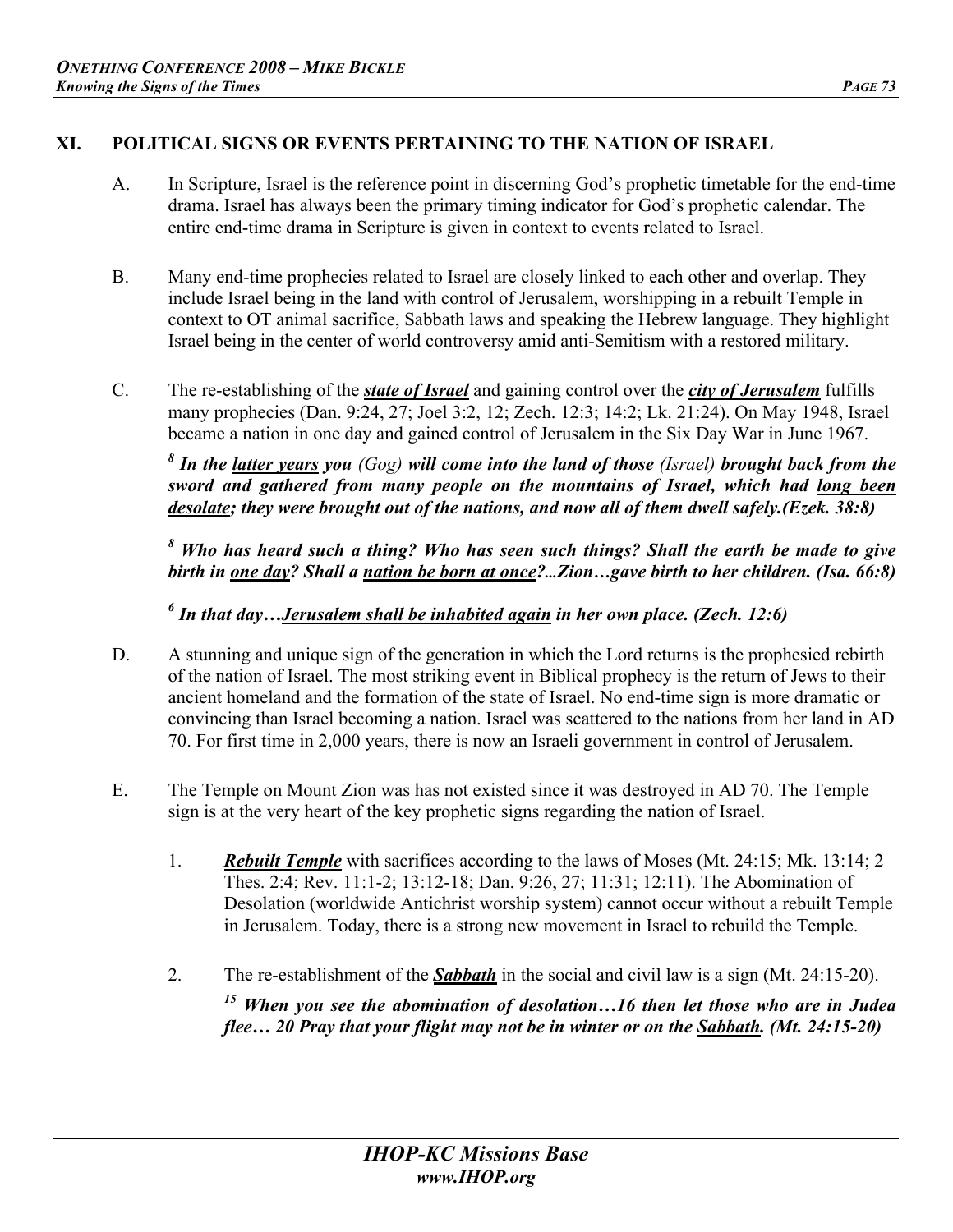F. The re-establishment of the *Hebrew language*. No nation in history has ever maintained is national language without a homeland for more than one generation. For Israel to re-establish an ancient language after 2,000 years is unprecedented in history.

<sup>9</sup> Then I will <u>restore to the peoples a pure language</u>, that they <u>all</u> may call on the name of the *LORD, to serve Him with one accord. (Zeph. 3:9)* 

G. Jerusalem as *center of world politics and controversy*. The OT prophets foretold of Jerusalem being the primary focus of the whole earth in the End Times (Zech. 12:3; 14:1-3; Joel 3:2, 12; Zeph. 3:8; Lk. 21:20-24). Jerusalem is quickly becoming the center focus of world attention.

<sup>1</sup> Behold, the day of the LORD is coming...2 For I will gather <u>all the nations to battle against</u> *Jerusalem; the city shall be taken…half of the city shall go into captivity… (Zech. 14:1-2)* 

- H. The restoration of a military in Israel in the End Times is a sign (Zech. 10:5; 12:6-9).
- I. Anti-Semitism will increase worldwide. Jesus requires that the Church stand with Israel. Ezekiel prophesied of a significant increase of Arab hostility against Israel (Ezek. 35:1-15; Joel 3:1-7).

# **XII. POLITICAL SIGNS OF THE TIMES FOCUSED ON OTHER NATIONS**

A. *World peace and safety*: the Antichrist will offer his solutions to the turmoil in the nations that is seen in the beginning of birth pangs (Mt. 24:4-8). The last 7 years begins when the Antichrist confirms a covenant with many nations bringing world peace that lasts  $3\frac{1}{2}$  years (1 Thes. 5:3; Dan. 9:27). The Antichrist will first be revealed as a *man of peace* who brings world peace.

*3 When they say, "Peace and safety!" then sudden destruction comes upon them, as labor pains (Great Tribulation) upon a pregnant woman. And they shall not escape. (1 Thes. 5:3)* 

- B. *Global government*: emergence of a global coalition based in a Middle East-European superstate (revived Roman Empire) with a 10-nation confederation under the Antichrist's authority (Dan. 2:41-42; 7:7, 20, 24; 9:26-27; Rev. 12:3; 13:1; 17:3, 7, 12, 16). This one-world governmental coalition will lead the world into the Armageddon Campaign. This will be the largest political, military, economic, religious power in history (Dan. 2; 7; Ezek. 38; Rev. 13; 17). There is a growing globalization quickly moving towards a one-world governmental cooperation.
- C. A worldwide cooperation in policies and economics will be necessary for the legislation seen in Rev. 13:14-17. These systems must be refined before the Antichrist unveils his true evil self. A majority of the nations will operate in deep cooperation with the Antichrist in their policies, which will concern economics, technology, security, military, etc.
- D. The most challenging issues facing the nations are international in nature including *global warming*, the *global war on terror* and the *global financial crisis*. The tension in the financial crisis is that we have global financial markets without global rule of law. The growing crisis in these three issues is changing the political atmosphere so "global governance" is a more attractive option to finding global solutions.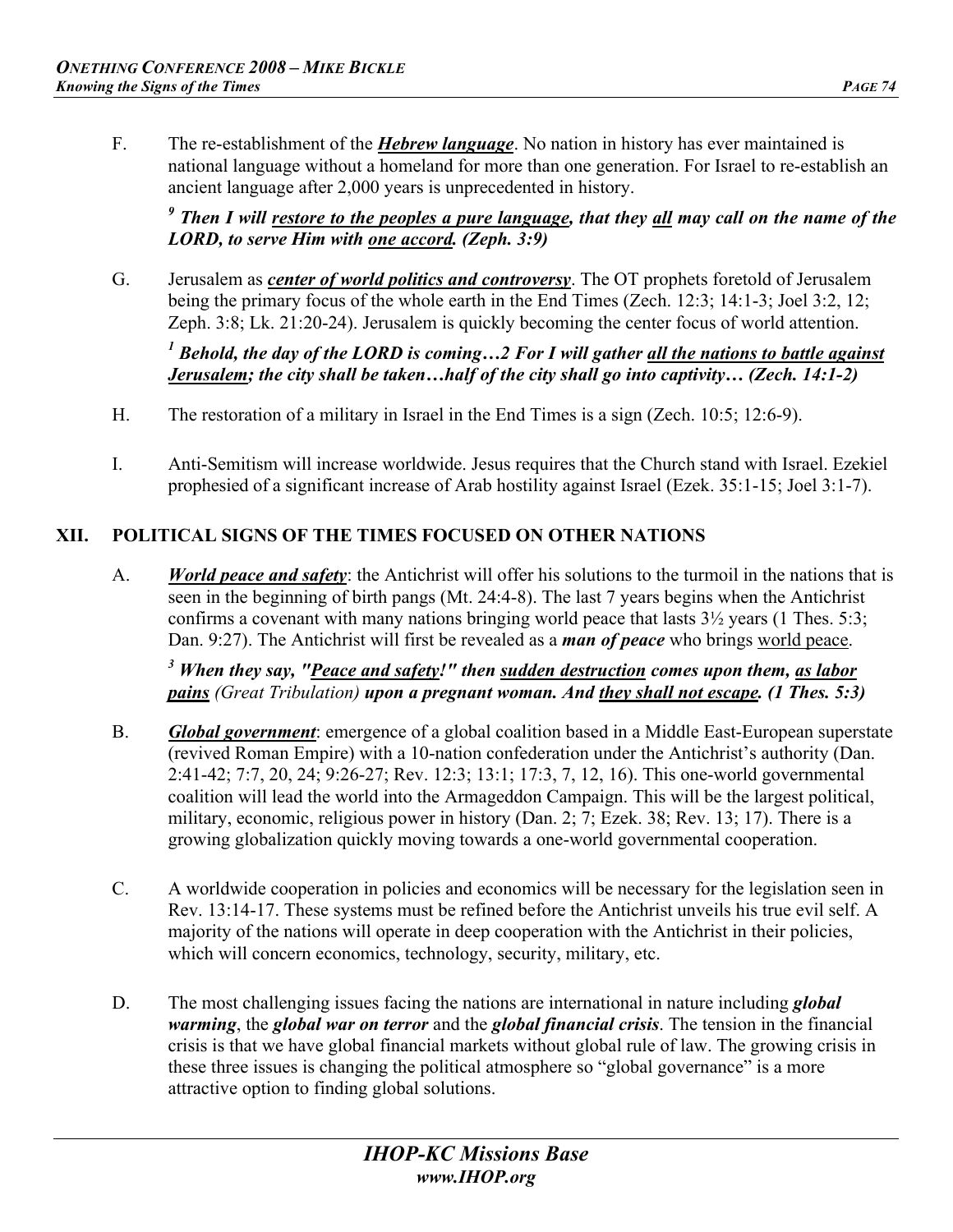- E. *Rebuilding city of Babylon*: in Iraq (50 miles south of Baghdad). Babylon will be restored and used as one of the headquarters for the Antichrist. It will function as the center of the worldwide demonic religious and economic networks (Rev. 17-18). As Jerusalem suddenly came out of the ashes to be rebuilt, so Babylon (in Iraq) will also be rebuilt suddenly. The prophecies in Jer. 50- 51 that Babylon would be suddenly destroyed forever have not yet happened.
- F. *The rise of Asia*: with world leadership (China, Korea, Japan, India) with military forces in the East powerful enough to trouble the Antichrist's mighty empire (Dan. 11:44; Rev 16:12).

#### **XIII. SUMMARY: THESE TRENDS MUST ALL HAPPEN IN THE SAME GENERATION**

- A. *Watch for:* the emergence of a worldwide economic system.
- B. *Watch for:* globalization in the United Nations calling for the political identity of a new World Order to minimize national boundaries and establish one currency, military, political process, etc.
- C. *Watch for:* a distress in the nations that leads to a counterfeit worldwide peace and safety
- D. *Watch for:* the emergence of worldwide religious network of toleration and syncretism with great wealth that hates true Christianity (salvation only in Jesus and the infallibility of Scripture)
- E. *Watch for:* the rebuilding of the city of Babylon in Iraq as the center of the Harlot religion
- F. *Watch for:* Israel to rebuild the Temple in Jerusalem and reestablish animal sacrifice
- G. *Watch for:* anti-Semitism to grow rapidly on a worldwide scale
- H. *Watch for:* the emergence of a European Superstate (Europe/Middle East) in the area of the ancient Roman Empire that leads to a worldwide power base with a 10-nation confederation
- I. *Watch for:* for one man to rise up from obscurity (as a regional political leader) with unusual diplomacy who initially works with a 3-nation coalition. He will lead a ten-nation confederation (Superstate) and confirm a peace treaty with Israel and the Middle East bringing peace.
- J. *Watch for:* the rise of the kings of the East as an Asian confederacy of nations
- K. *Watch for:* a significant increased Arab hostility towards Israel
- L. *Watch for:* the emergence of oil rich Islamic nations in alliance with a global leader (Antichrist)
- M. *Watch for:* the stage being set for the Armageddon Campaign as all nations gather against Israel